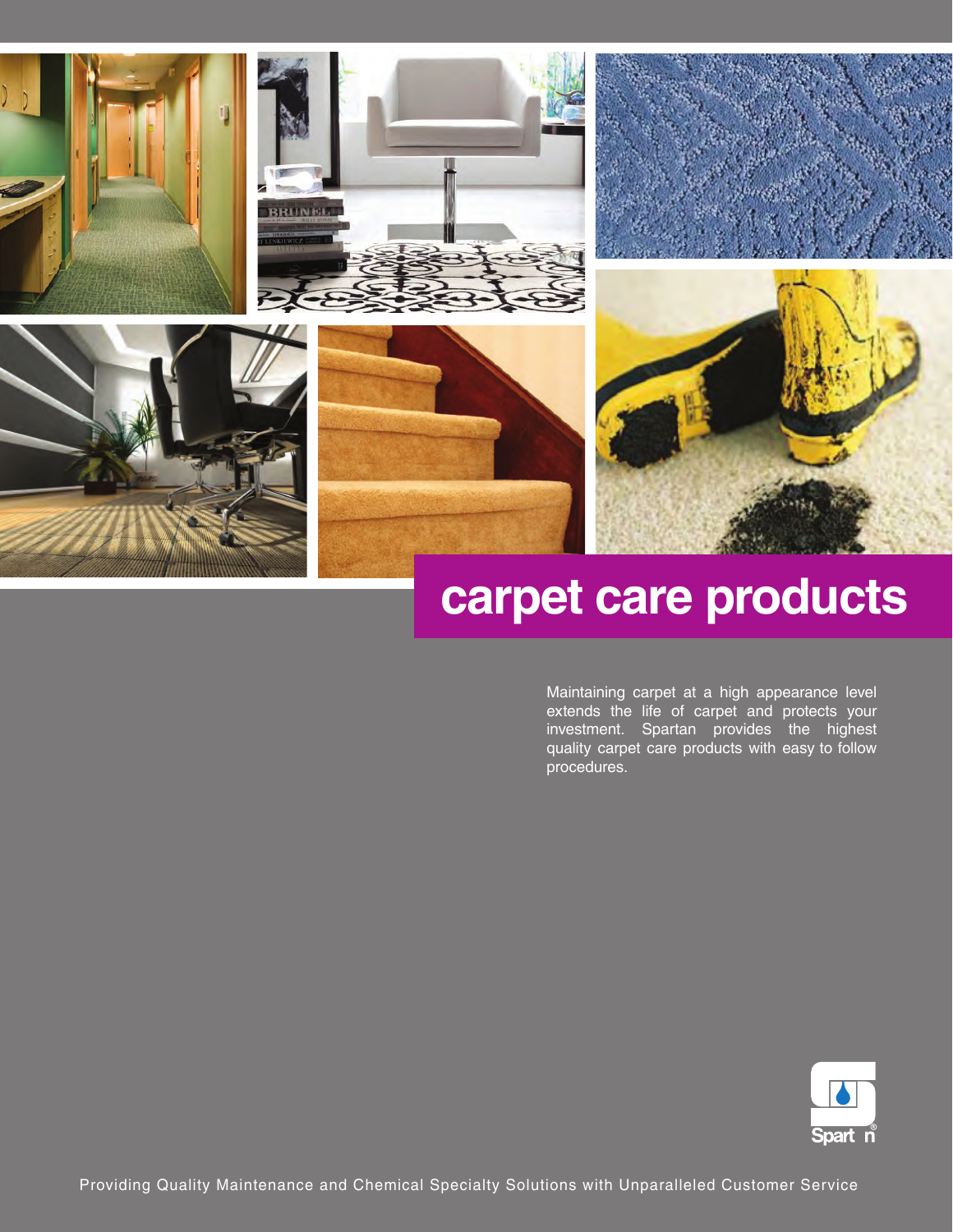# **A Complete System For Maintaining Carpeted Flooring**

Spartan's carpet care products provide the highest quality solutions with easy-tofollow procedures, insuring optimum carpet appearance and rejuvenation at minimal cost. From traditional carpet cleaning to green cleaning methods, give your carpet a high quality touch with Spartan's carpet care maintenance program – guaranteed to deep clean and beautify.

The complete line of carpet care products, including the Contempo**®** line, can be used for the wide variety of carpet care solutions such as: specialty spot removers, total carpet stain protection, general purpose, deep cleaning, and malodor counteractants plus, the latest in bio-augmentation and a first of its kind, Spartan's extraction carpet cleaner, CX3 Bio-assist**®**.

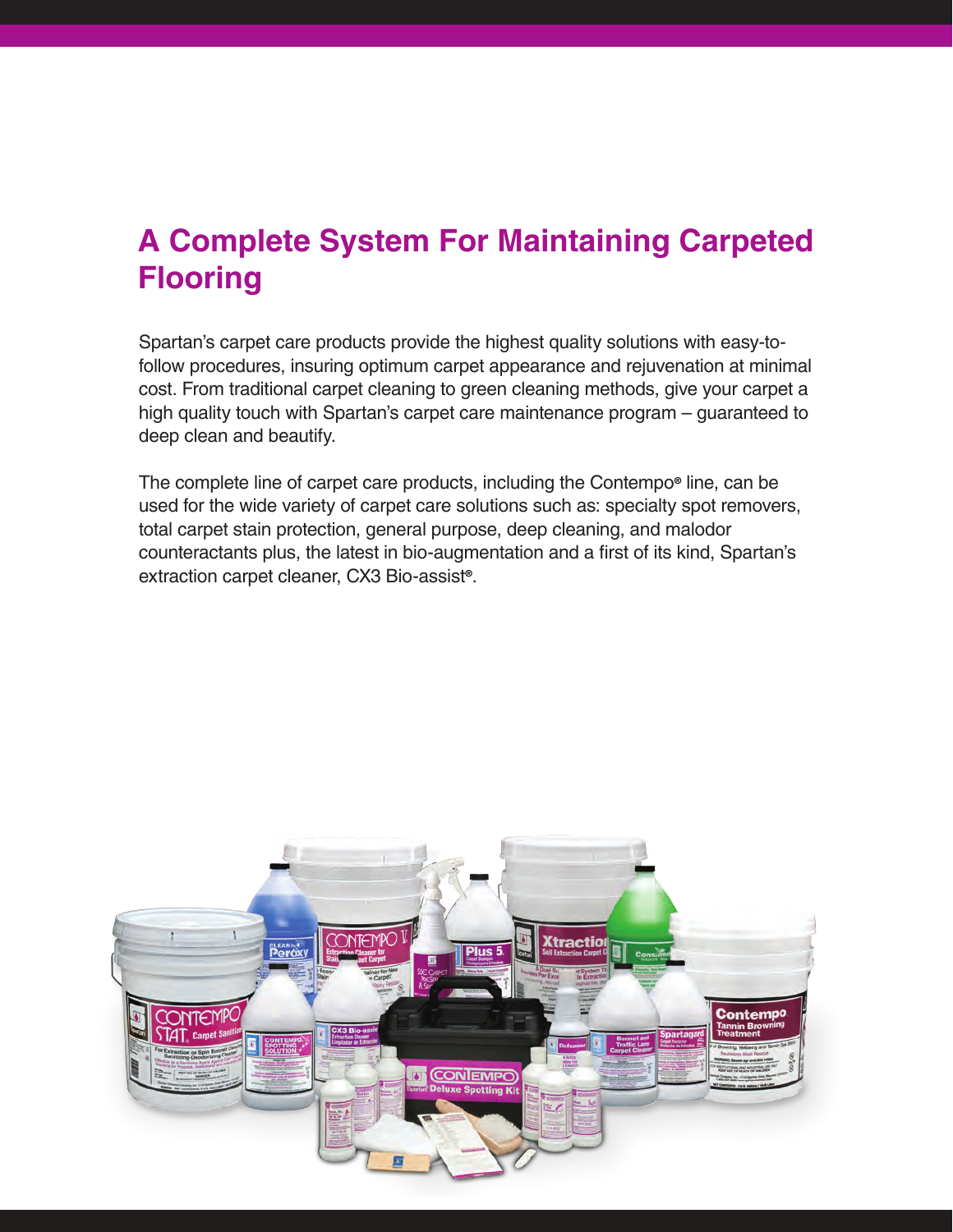

| Bonnet and<br>Traffic Lan<br>Charget Clean |
|--------------------------------------------|
|                                            |

**Spartan**®

# **Bonnet & Traffic Lane Carpet Cleaner**

Concentrated formula provides quick solvent cleaning action, fast dry time and deodorizing freshness. A blend of dry and wet solvents quickly transfers soils from carpet to bonnet surfaces. No soapy, sticky or tacky residue remains in carpet to contribute to resoiling.

pH 8.5-9.0 | 16 – 42 oz./gal. | **#3085** 



#### **Carpet Stain Remover**

Spartan's aerosol Carpet Stain Remover is a combination of wetting agents and solvents, providing a rapid and effective method for removal of the vast majority of commonly experienced stains. Use on coffee, cola, ink, lipstick, shoe polish, merthiolate, grease and pet stains. pH 8.0 – 9.0 | Straight | **#6374** 

### **Chewing Gum Remover**

Removes chewing gum, candle wax, and other gummy substances from carpets, upholstery, wood, plastic, vinyl...nearly every surface! A combination of two liquefied gases, Spartan Chewing Gum Remover instantly freezes chewing gum, candle wax and sticky spills, such as strawberry jam or other gummy substances. The frozen brittle material can then be broken off or easily removed with a putty knife or scraper, leaving no residue.

pH N/A | Straight | **#6445** 



### **Clean by Peroxy®**

Clean by Peroxy is a proprietary surfactant blend combined with hydrogen peroxide. This all-purpose cleaner is formulated to quickly remove everyday soils, including greasy residues.

pH 2.0 – 3.0 | 1 – 12 oz./gal. | **#0035** 





## **Contempo® Carpet Refresher**

A white, fragrant, mousse-like-foam, aerosol carpet refresher. It only takes five-minutes to freshen carpets. Everyday odors like smoke, pets, cooking and musty/stale odors can become trapped in the fibers and make it smell foul and unpleasant. Freshen carpet with Contempo Carpet Refresher. pH 7.5 – 8.0 | Straight | **#6410** 



#### **Contempo® Deluxe Spotting Kit**

Addresses the most common spotting obstacles encountered when cleaning carpet. This self-contained kit comes complete with tamping brush/scraper, towel, sponge and stain removal guide. One each, 16 oz. bottle of: Coffee & Tea; Paint, Oil, Grease, Tar & Ink; Red Dye; Rust; Pet & Foul Odor; and Protein Solution. **#3136** 

## **Contempo® H2O2 Spotting Solution**

A convenient, ready-to-use, hydrogen peroxide-based carpet spotting solution and pre-spray treatment. Easily removes most organic spotting problems. The clear, colorless solution has a fresh crystal water fragrance. Dries to a powder.

pH 5.0 – 6.0 | Straight | **#3037**, **#3137** 



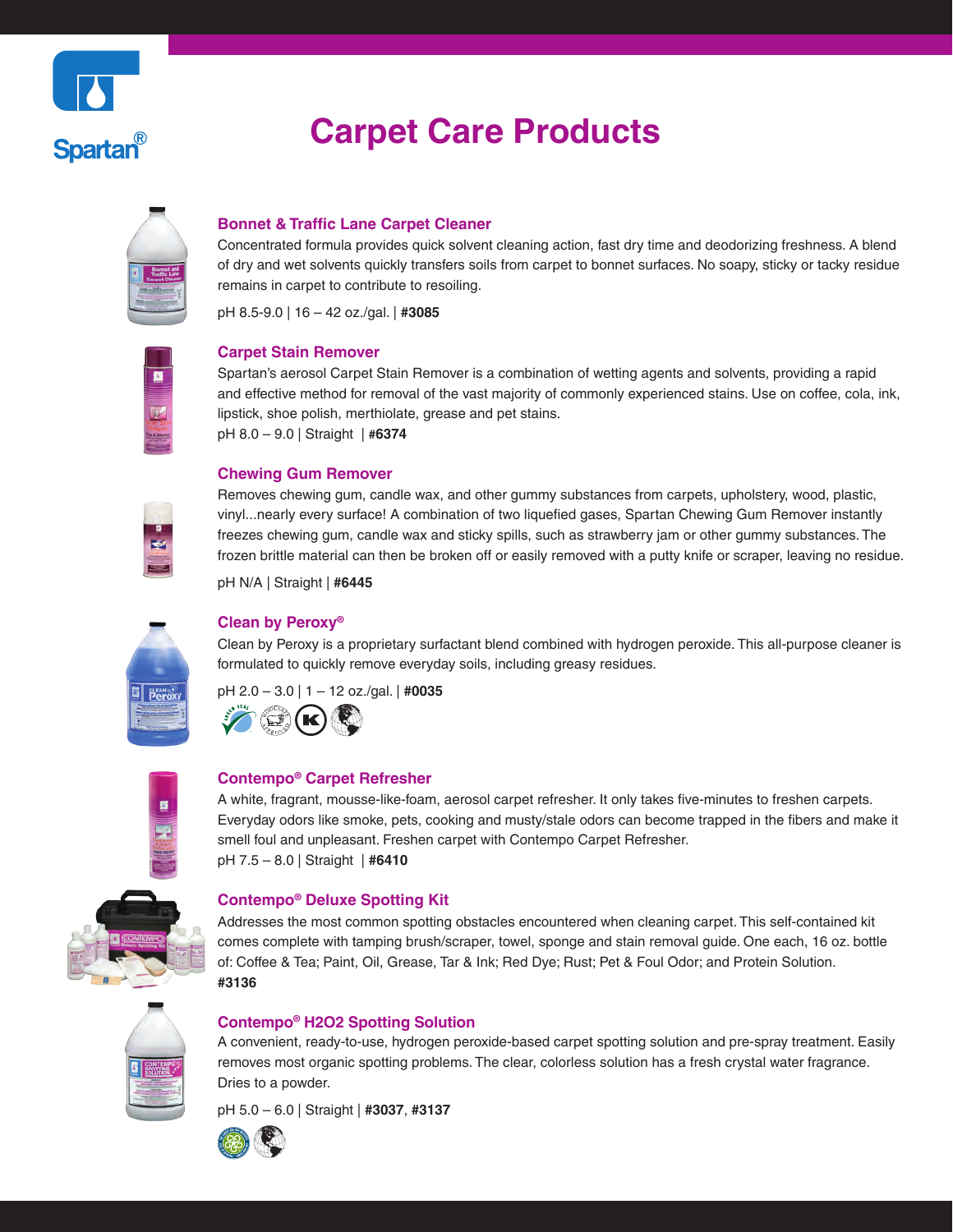# **Carpet Care Products**



# **Contempo Stat®**

Low foaming, carpet sanitizer/deodorizer/cleaner for use with extraction and rotary spin pad cleaning equipment. Reduces and controls the growth of odor-causing bacteria. Lifts and removes greasy soil, resists resoiling and utilizes "built-in" defoamers. EPA Reg. No. 6836-108-5741

pH 11.0 – 12.0 | 2 oz./gal. | **#2980** 



Mild acidic product. Use as post spray application for browning, yellowing, to neutralize alkali residue, and stabilize dyes.

pH 1.0 – 2.0 | 2 – 16 oz./gal. | **#3150** 

**Contempo® Tannin Browning Treatment** 



# **Contempo V®**

 effective removal of soil. Residue dries to a crystal for quick vacuuming. Low-foaming extraction cleaner concentrate formulated for stain-resistant carpet. Anionic detergents increase the negative electrostatic field between soil and stain-resistant carpet fibers, resulting in quick,

pH 8.0 – 9.0 | 1 – 10 oz./gal. | **#3092** 



# **Consume®**

Cleaner, Odor Eliminator, Stain Remover, and Drain Maintainer. Naturally removes difficult organic soils from a variety of surfaces, including tiles, concrete, steel, and carpet. Eliminates organic build-up in drains, keeping them clear and odor-free.

pH 8.0 – 9.0 | 6 – 12 oz./gal. | **#3097** 

| CX3 Bio           |  |
|-------------------|--|
| يبيت<br>straction |  |
|                   |  |
|                   |  |

# **CX3 Bio-assist®**

A revolutionary, safe and natural approach to cleaning carpets. This product relies on a superior detergent system that rapidly penetrates and emulsifies grease, oil, and ordinary soil, facilitating easy removal through the extractor.

Stable, white emulsion eliminates foam in recovery tanks of hot and cold water soil extractors, automatic shampooing equipment and floor scrubbers. Time and labor saver, Spartan Defoamer assists efficient

recovery and continuous equipment use. Non-corrosive. Will not harm equipment.







pH 9.0-10.0 | Straight | **#3024** 

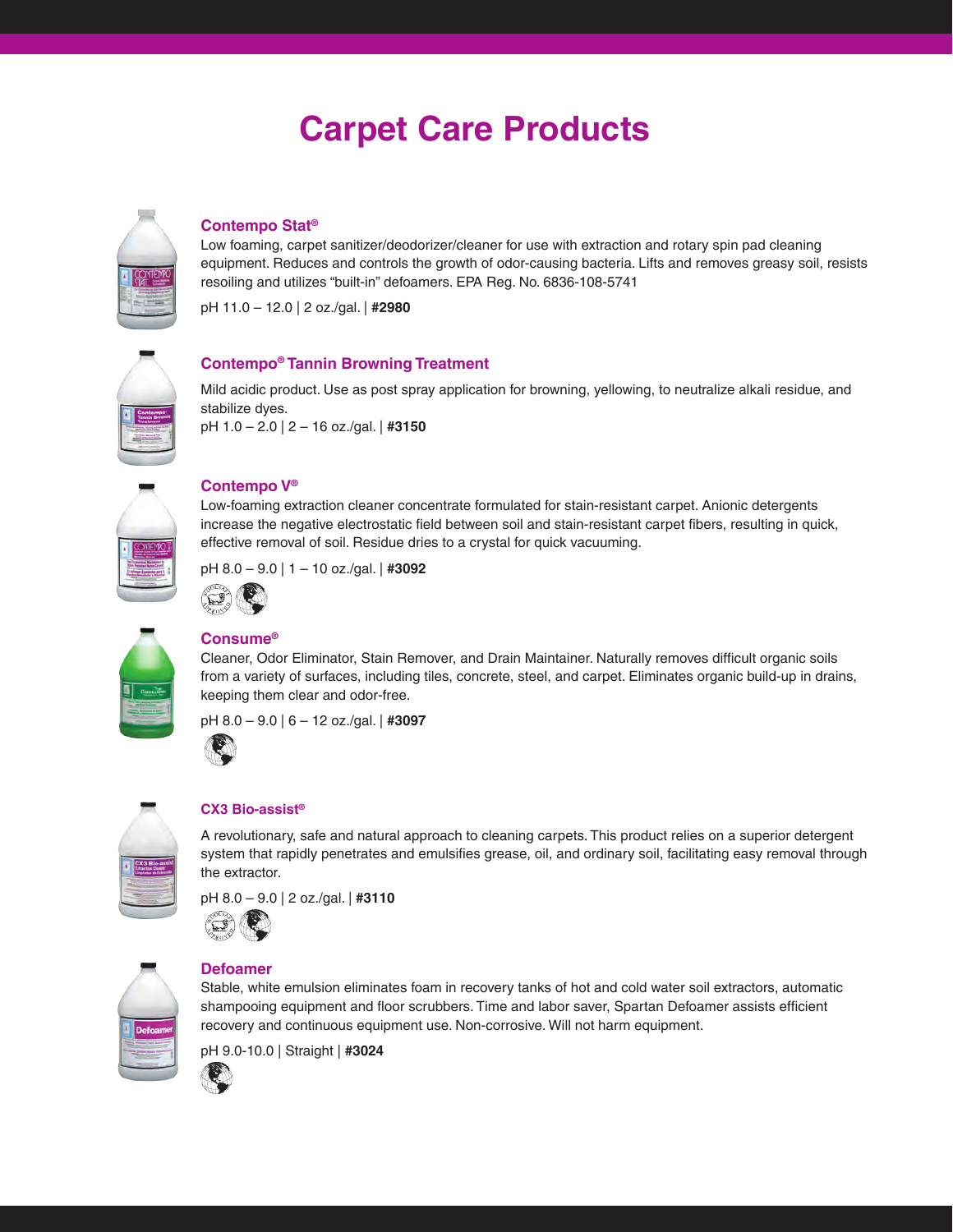# **Carpet Care Products**





# **Green Solutions® Carpet Cleaner**

A carpet extraction cleaner that features a powerful, low-foaming surfactant system for fast, effective extraction cleaning. Quickly penetrates, emulsifies and removes soils. Non-corrosive, will not harm metal or rubber, and is safe to use on most types of carpets, including stain-resistant carpet, untreated carpet and on wool and wool-rich carpets. Use in all types of extraction equipment and may be used for bonnet cleaning. Dries to a crystal. Dye and fragrance free. Phosphate free. Biodegradable.

pH 8.0 – 9.0 | 2 oz./gal. | **#3509, #3514** 





# **Plus 5®**

and emulsifies grease, oil and ordinary soil. Anti-static.<br>pH 9.5 – 10.0 | 8 – 13 oz./gal. | **#3005** Formulated with high foaming, synthetic wetting and drying agents, inorganic builders, buffers and solvents. Plus 5 is designed for extremely heavy-duty shampooing tasks. Fast-acting detergent complex penetrates



# **SSE Carpet PreSpray & Spotter®**

Ready-to-use, unique blend of solvents and crystallizing detergents provide optimum carpet maintenance at minimal cost. Use in conjunction with Spartan's Spray and Extraction carpet cleaning technique: for pretreating traffic lanes prior to shampooing or extracting; for bonnet cleaning; as a pre-oil break or general purpose spotter. Pleasant citrus fragrance.

pH 8.5 – 9.5 | Straight | **#3033** 



# **Spartagard®**

Spartagard carpet protector, guards carpet against soil and oil penetration. Reduces wear, prolongs carpet life and speeds the cleaning task. Proper use of Spartagard provides a 50% reduction in carpet maintenance under normal traffic conditions. Non-flammable. Anti-static.

pH 4.5 – 5.5 | 21 – 32 oz./gal. | **#3072** 

## **Spotting Kit Refills**

All six spotting solutions are available, per solution, twelve 16 oz. plastic bottles per case. Coffee & Tea **#3138**; Paint, Oil, Grease, Tar & Ink **#3140**; Red Dye **#3142**; Rust **#3144**; Pet & Foul Odor **#3146**; and Protein Solution **#3148** 



# **Xtraction II®**

 water extractors features a power-boosting dual surfactant system. Fast-acting, heavy-duty carpet cleaner for use with hot or cold Low foaming, unique wetting agent combination leaves no residue to contribute to re-soiling. Non-corrosive.

pH 11.3 – 11.8 | 2 oz./gal. | **#3096** 



| KF' |                                                                                                                  |  |  |  |
|-----|------------------------------------------------------------------------------------------------------------------|--|--|--|
|     | Product available worldwide                                                                                      |  |  |  |
|     | This product is Green Seal™<br>Certified                                                                         |  |  |  |
|     | Formulated in partnership with<br>the Environmental Protection<br>Agency's Design for the<br>Environment program |  |  |  |
|     | WOOLSAFE approved<br>maintenance product for wool<br>and wool-rich carpets                                       |  |  |  |
|     | Kosher Certified                                                                                                 |  |  |  |
|     | The Carpet and Rug Institute<br>Seal of Approval                                                                 |  |  |  |